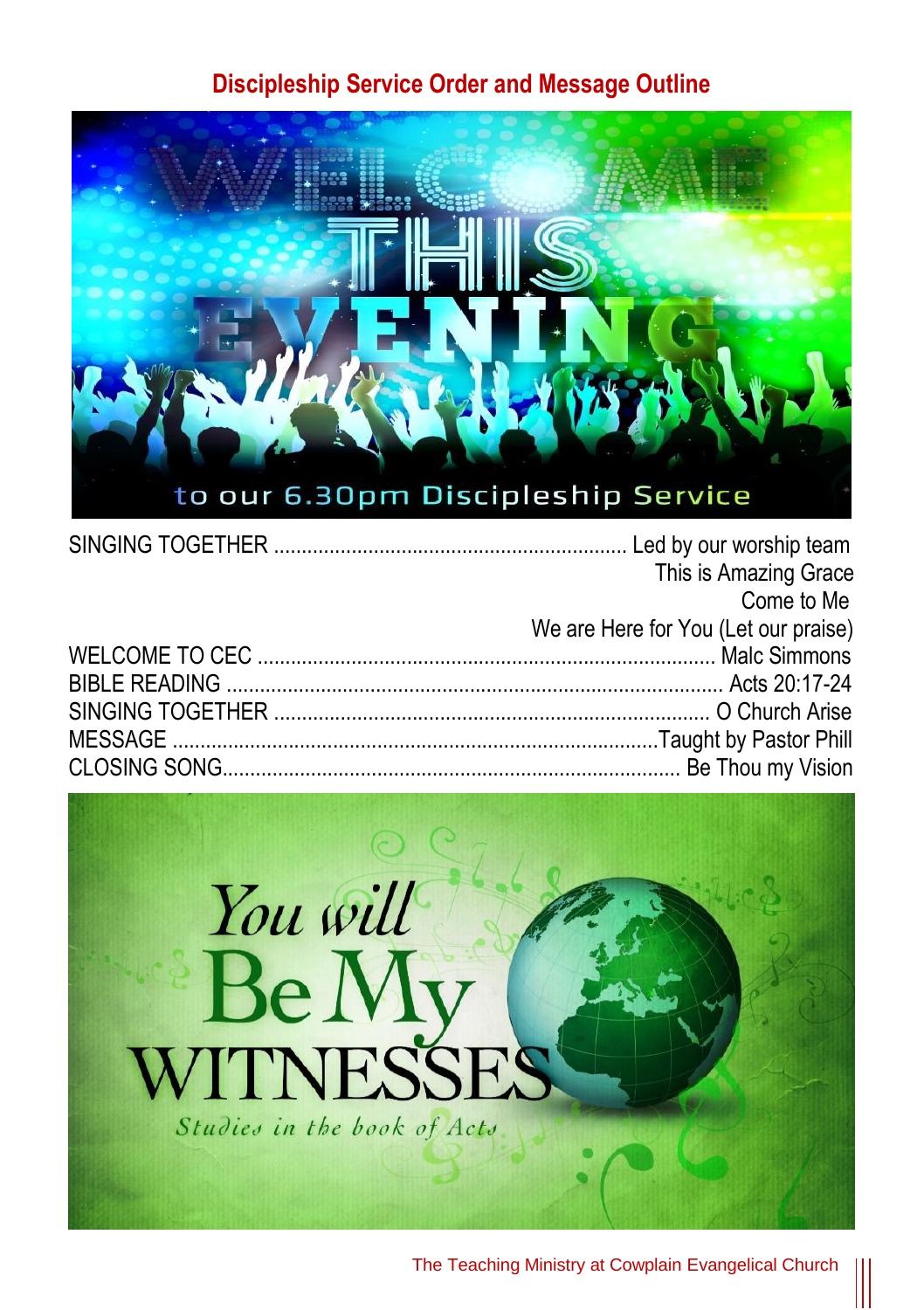## **You will be my witnesses #55 How to serve well Acts 20:17-24**

## **Introduction**

Acts  $20.24$ 

Acts 20:17

Acts 20:28

Acts 20:18

**1. Our service is toward \_\_\_\_\_\_. See it as service to \_\_\_\_\_\_\_\_.**  Acts 20:19

Galatians 1:10

Ephesians 6:5-7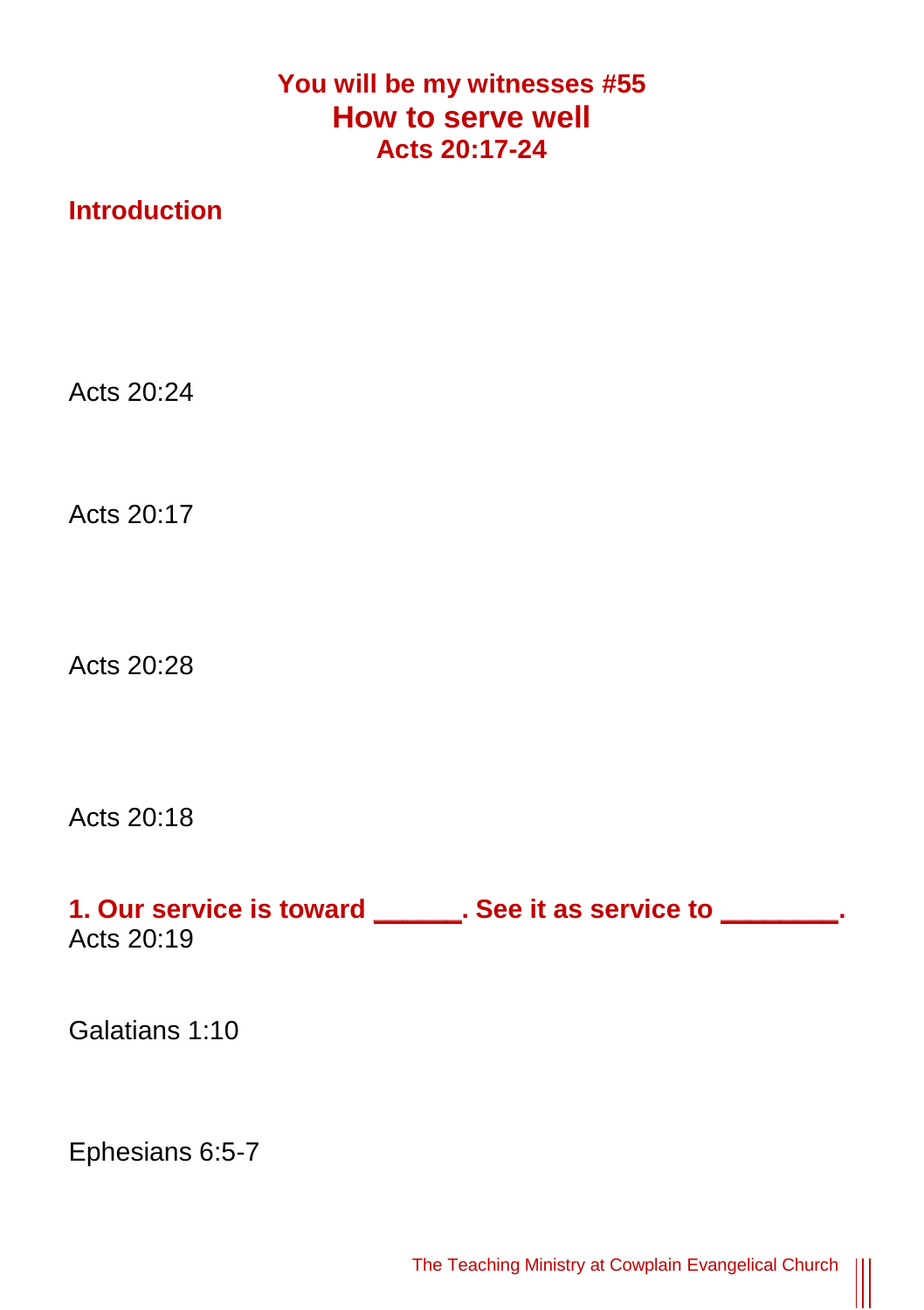Acts 20:19

1 Corinthians 15:9-10

Acts 20:19

**2. Our service is toward the \_\_\_\_\_\_\_\_\_. See it as \_\_\_\_\_\_\_\_\_\_\_.**  Acts  $20.20$ 

2 Timothy 3:16

1 Corinthians 4:1-2

**3. Our service is toward the \_\_\_\_\_\_\_\_\_. See it as \_\_\_\_\_\_\_\_\_\_\_.**  Acts 20:21

1 Corinthians 9:16